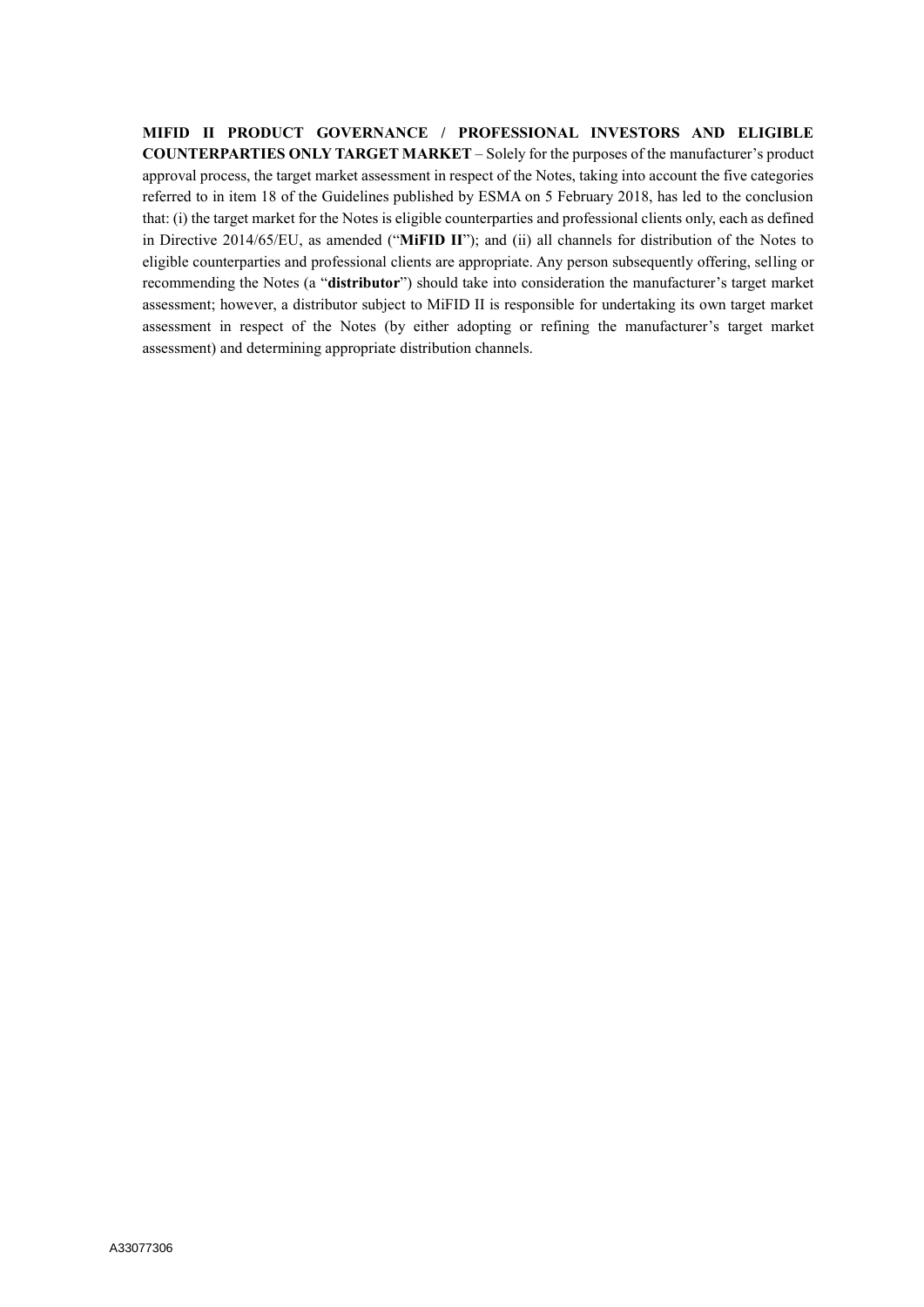**Final Terms dated 15 September 2020**



## **BPCE**

## **Legal Entity Identifier (LEI): 9695005MSX1OYEMGDF46**

Euro 40,000,000,000 Euro Medium Term Note Programme for the issue of Notes

**SERIES NO: 2020-39 TRANCHE NO: 1 CNH 305,000,000 3.40 per cent. Senior Preferred Notes due 17 September 2027 (the "Notes")**

**Dealer**

**CREDIT AGRICOLE CORPORATE AND INVESTMENT BANK**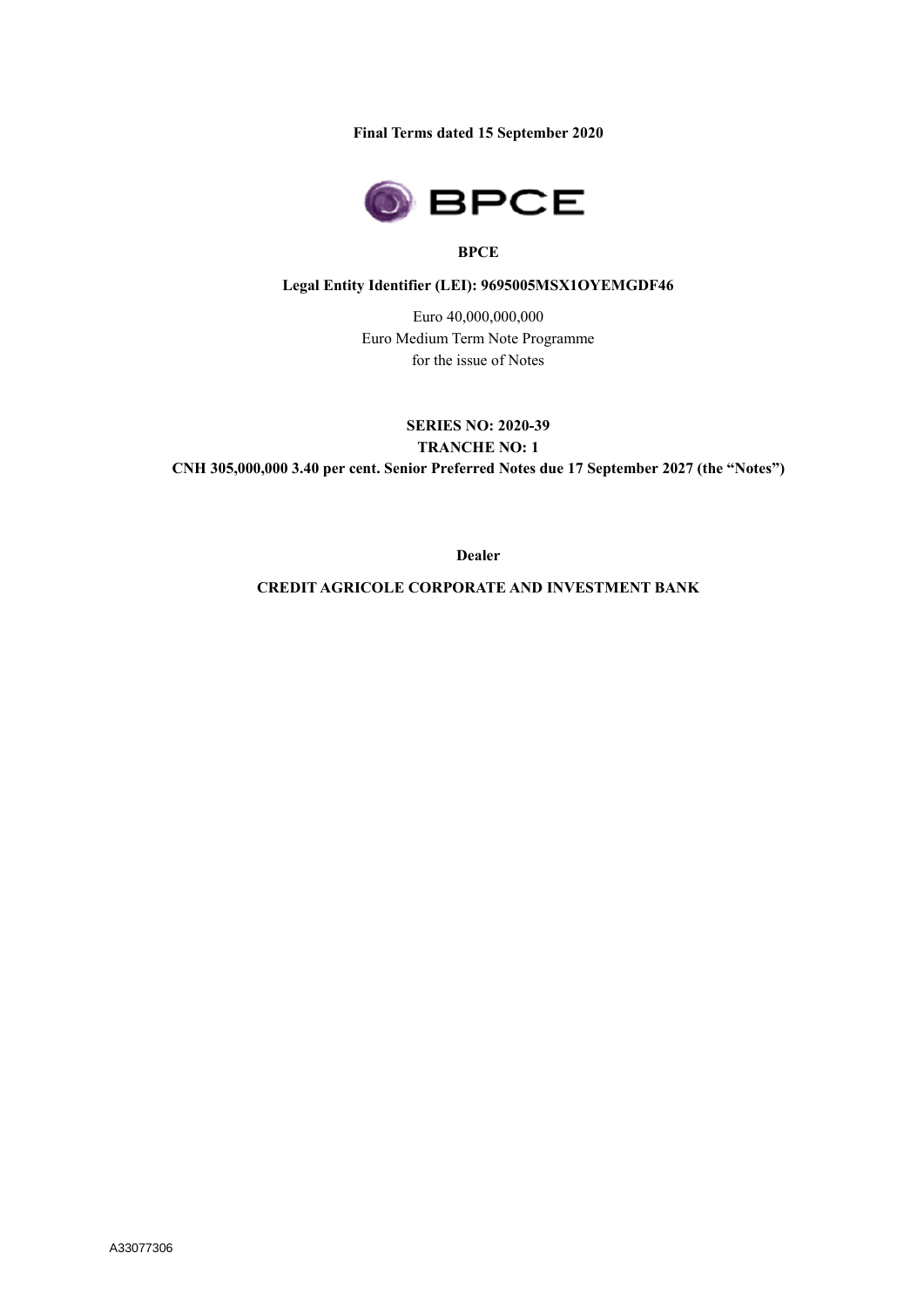### **PART A – CONTRACTUAL TERMS**

Terms used herein shall be deemed to be defined as such for the purposes of the Conditions (the "**Conditions**") set forth in the base prospectus dated 21 November 2019 which received approval number n°19-539 from the *Autorité des marchés financiers* (the "**AMF**") on 21 November 2019 (the "**Base Prospectus**"), the first supplement to the Base Prospectus dated 18 February 2020 which received approval number n°20-044 from the AMF, the second supplement to the Base Prospectus dated 3 April 2020 which received approval number n°20-116 from the AMF, the third supplement to the Base Prospectus dated 24 April 2020 which received approval number n°20-156 from the AMF, the fourth supplement to the Base Prospectus dated 3 June 2020 which received approval number n°20-236 from the AMF and the fifth supplement to the Base Prospectus dated 11 August 2020 which received approval number n°20-389 from the AMF (the "**Supplements**"), which together constitute a base prospectus for the purposes of the Prospectus Regulation.

This document constitutes the Final Terms of the Notes described herein for the purposes of the Prospectus Regulation and must be read in conjunction with such Base Prospectus as so supplemented in order to obtain all the relevant information. The Base Prospectus and the Supplements are available for viewing at the office of the Fiscal Agent or each of the Paying Agents and on the website of the AMF (www.amf-france.org) and copies may be obtained from BPCE, 50 avenue Pierre Mendès-France, 75013 Paris, France.

| $\mathbf{1}$ | Issuer:                                    | <b>BPCE</b>                                                                                                                                                        |
|--------------|--------------------------------------------|--------------------------------------------------------------------------------------------------------------------------------------------------------------------|
| 2            | Series Number:<br>(i)                      | 2020-39                                                                                                                                                            |
|              | Tranche Number:<br>(ii)                    | 1                                                                                                                                                                  |
| 3            | Specified Currency or Currencies:          | Offshore Chinese Renminbi ("CNH")                                                                                                                                  |
| 4            | <b>Aggregate Nominal Amount:</b>           |                                                                                                                                                                    |
|              | Series:<br>(i)                             | CNH 305,000,000                                                                                                                                                    |
|              | Tranche:<br>(ii)                           | CNH 305,000,000                                                                                                                                                    |
| 5            | <b>Issue Price:</b>                        | 100.00 per cent. of the Aggregate Nominal Amount                                                                                                                   |
| 6            | Specified Denomination(s):                 | CNH 1,000,000                                                                                                                                                      |
| 7            | Issue Date:<br>(i)                         | 17 September 2020                                                                                                                                                  |
|              | <b>Interest Commencement Date:</b><br>(ii) | <b>Issue Date</b>                                                                                                                                                  |
| 8            | <b>Interest Basis:</b>                     | 3.40 per cent. Fixed Rate<br>(further particulars specified below)                                                                                                 |
| 9            | Maturity Date:                             | 17 September 2027                                                                                                                                                  |
| 10           | Redemption Basis:                          | Subject to any purchase and cancellation or early<br>redemption, the Notes will be redeemed on the<br>Maturity Date at 100.00 per cent. of their nominal<br>amount |
| 11           | Change of Interest Basis:                  | Not Applicable                                                                                                                                                     |
| 12           | Put/Call Options:                          | Not Applicable                                                                                                                                                     |
| 13           | Status of the Notes:<br>(i)                | <b>Senior Preferred Notes</b>                                                                                                                                      |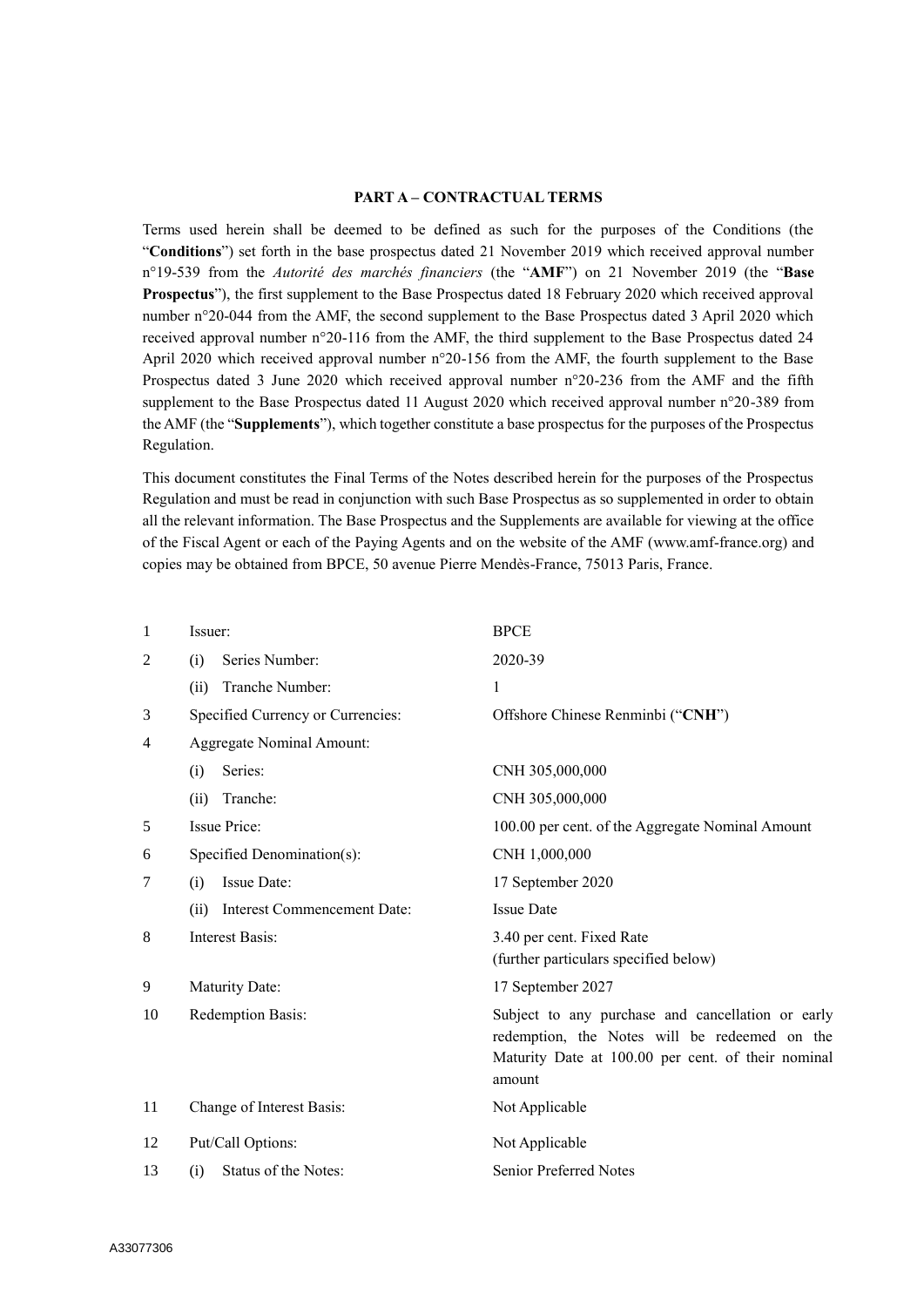(ii) Dates of the corporate authorisations for issuance of Notes obtained:

Decision of the *Directoire* of the Issuer dated 24 March 2020 and decision of Mr. Roland Charbonnel, *Directeur des Emissions et de la Communication Financière*,dated 8 September 2020

## **PROVISIONS RELATING TO INTEREST (IF ANY) PAYABLE**

| 14 | <b>Fixed Rate Note Provisions</b>                                                                                       | Applicable                                                                                                                                                                        |
|----|-------------------------------------------------------------------------------------------------------------------------|-----------------------------------------------------------------------------------------------------------------------------------------------------------------------------------|
|    | Rate of Interest:<br>(i)                                                                                                | 3.40 per cent. per annum payable in arrear on each<br><b>Interest Payment Date</b>                                                                                                |
|    | <b>Interest Payment Dates:</b><br>(ii)                                                                                  | 17 September in each year commencing on 17<br>September 2021 up to and including the Maturity Date,<br>adjusted in accordance with the Business Day<br>Convention specified below |
|    | (iii) Fixed Coupon Amount(s):                                                                                           | Rate of Interest x Specified Denominationx Day Count<br>Fraction per Note of CNH 1,000,000 Specified<br>Denomination                                                              |
|    | (iv) Broken Amount(s):                                                                                                  | Not Applicable                                                                                                                                                                    |
|    | Day Count Fraction:<br>(v)                                                                                              | Actual/365 (Fixed), Adjusted                                                                                                                                                      |
|    | (vi) Resettable:                                                                                                        | Not Applicable                                                                                                                                                                    |
|    | (vii) Determination Dates:                                                                                              | Not Applicable                                                                                                                                                                    |
|    | (viii) Business Day Convention                                                                                          | Modified Following Business Day Convention                                                                                                                                        |
|    | (ix) Party responsible for calculating Interest<br>Amounts (if not the Calculation Agent)                               | Not Applicable                                                                                                                                                                    |
|    | (x) Payments on Non-Business Days                                                                                       | As per Conditions                                                                                                                                                                 |
| 15 | Floating Rate Note Provisions                                                                                           | Not Applicable                                                                                                                                                                    |
| 16 | Zero Coupon Note Provisions                                                                                             | Not Applicable                                                                                                                                                                    |
| 17 | <b>Inflation Linked Interest Note Provisions</b>                                                                        | Not Applicable                                                                                                                                                                    |
|    | PROVISIONS RELATING TO REDEMPTION                                                                                       |                                                                                                                                                                                   |
| 18 | Call Option                                                                                                             | Not Applicable                                                                                                                                                                    |
| 19 | Put Option                                                                                                              | Not Applicable                                                                                                                                                                    |
| 20 | MREL/TLAC Disqualification Event Call<br>Option:                                                                        | Applicable                                                                                                                                                                        |
| 21 | Final Redemption Amount of each Note                                                                                    | CNH 1,000,000 per Note of CNH 1,000,000 Specified<br>Denomination                                                                                                                 |
| 22 | Inflation Linked Notes - Provisions relating<br>to the Final Redemption Amount:                                         | Not Applicable                                                                                                                                                                    |
| 23 | Early Redemption Amount                                                                                                 |                                                                                                                                                                                   |
|    | Early Redemption Amount(s) of each<br>(i)<br>Senior Note payable on redemption<br>the<br>of<br>occurrence<br>upon<br>an | CNH 1,000,000 per Note of CNH 1,000,000 Specified<br>Denomination                                                                                                                 |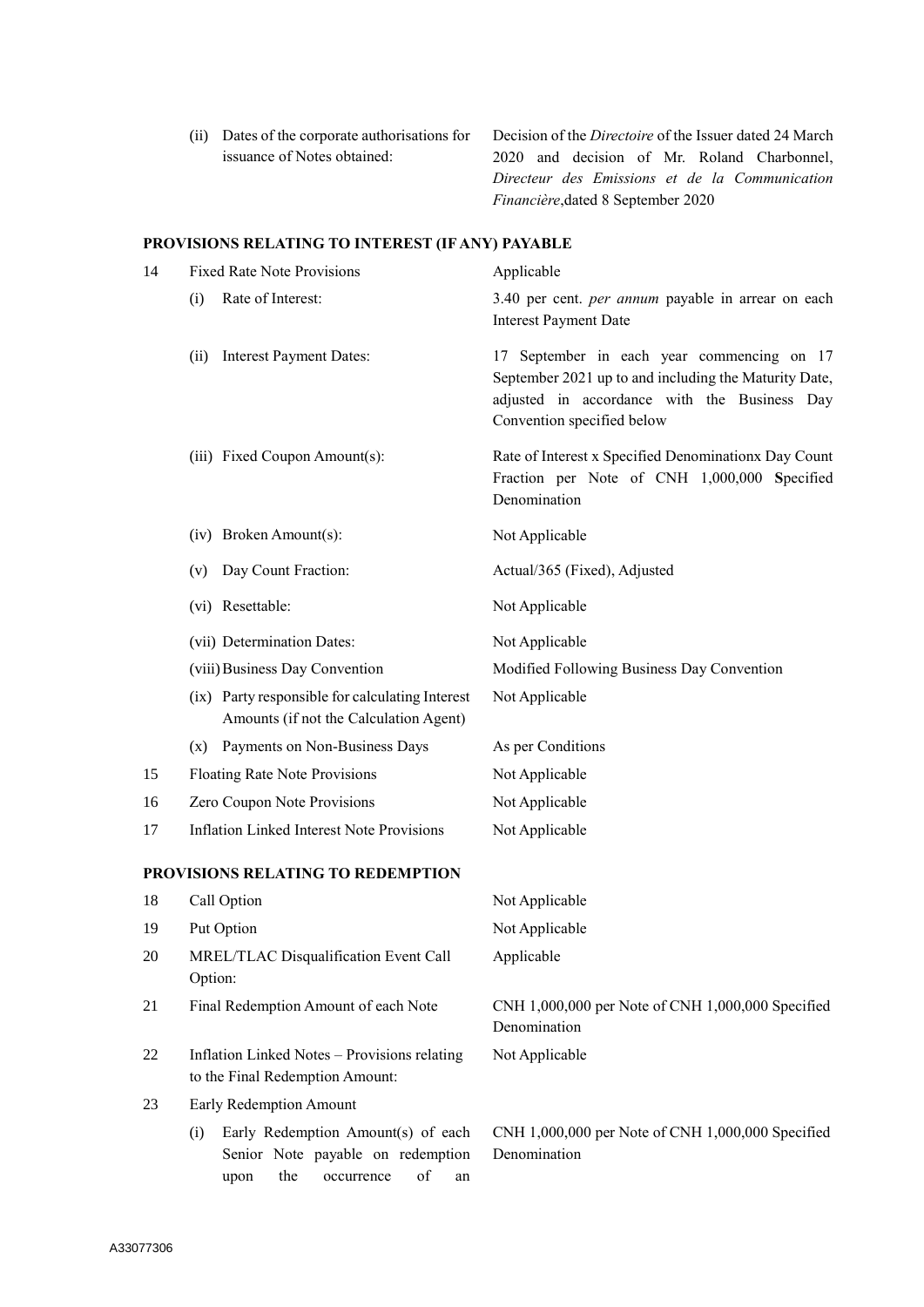MREL/TLAC Disqualification Event (Condition 6(g)), if applicable, a Withholding Tax Event (Condition 6(i)(i)), a Gross-Up Event (Condition  $6(i)(ii)$  or for Illegality (Condition  $6(l)$ ):

- (ii) Early Redemption Amount(s) of each Subordinated Note payable on redemption upon the occurrence of a Capital Event (Condition 6(h), a Withholding Tax Event (Condition 6(i)(i), a Gross-Up Event (Condition 6(i)(ii)) or a Tax Deductibility Event (Condition 6(i)(iii)): Not Applicable
- (iii) Redemption for taxation reasons permitted on days others than Interest Payment Dates (Condition 6(i)): Yes
- (iv) Unmatured Coupons to become void upon early redemption (Materialised Bearer Notes only) (Condition 7(f)): Not Applicable

#### **GENERAL PROVISIONS APPLICABLE TO THE NOTES**

| 24 | Form of Notes:                                                                                                          | Dematerialised Notes                                                          |
|----|-------------------------------------------------------------------------------------------------------------------------|-------------------------------------------------------------------------------|
|    | Form of Dematerialised Notes:<br>(i)                                                                                    | Bearer form (au porteur)                                                      |
|    | <b>Registration Agent:</b><br>(ii)                                                                                      | Not Applicable                                                                |
|    | Temporary Global Certificate:<br>(iii)                                                                                  | Not Applicable                                                                |
|    | (iv) Applicable TEFRA exemption:                                                                                        | Not Applicable                                                                |
| 25 | Financial Centre(s):                                                                                                    | New York, London and Hong Kong                                                |
| 26 | Talons for future Coupons or Receipts to be<br>attached to Definitive Notes (and dates on<br>which such Talons mature): | Not Applicable                                                                |
| 27 | Details relating to Instalment Notes: amount<br>of each instalment, date on which each<br>payment is to be made:        | Not Applicable                                                                |
| 28 | Redenomination provisions:                                                                                              | Not Applicable                                                                |
| 29 | Purchase in accordance with applicable<br>French laws and regulations:                                                  | Applicable                                                                    |
| 30 | Consolidation provisions:                                                                                               | Not Applicable                                                                |
| 31 | Meeting and Voting Provisions (Condition<br>$11)$ :                                                                     | Contractual Masse shall apply                                                 |
|    |                                                                                                                         | Name and address of the initial Representative:<br>As per Condition $11(c)$   |
|    |                                                                                                                         | Name and address of the alternate Representative:<br>As per Condition $11(c)$ |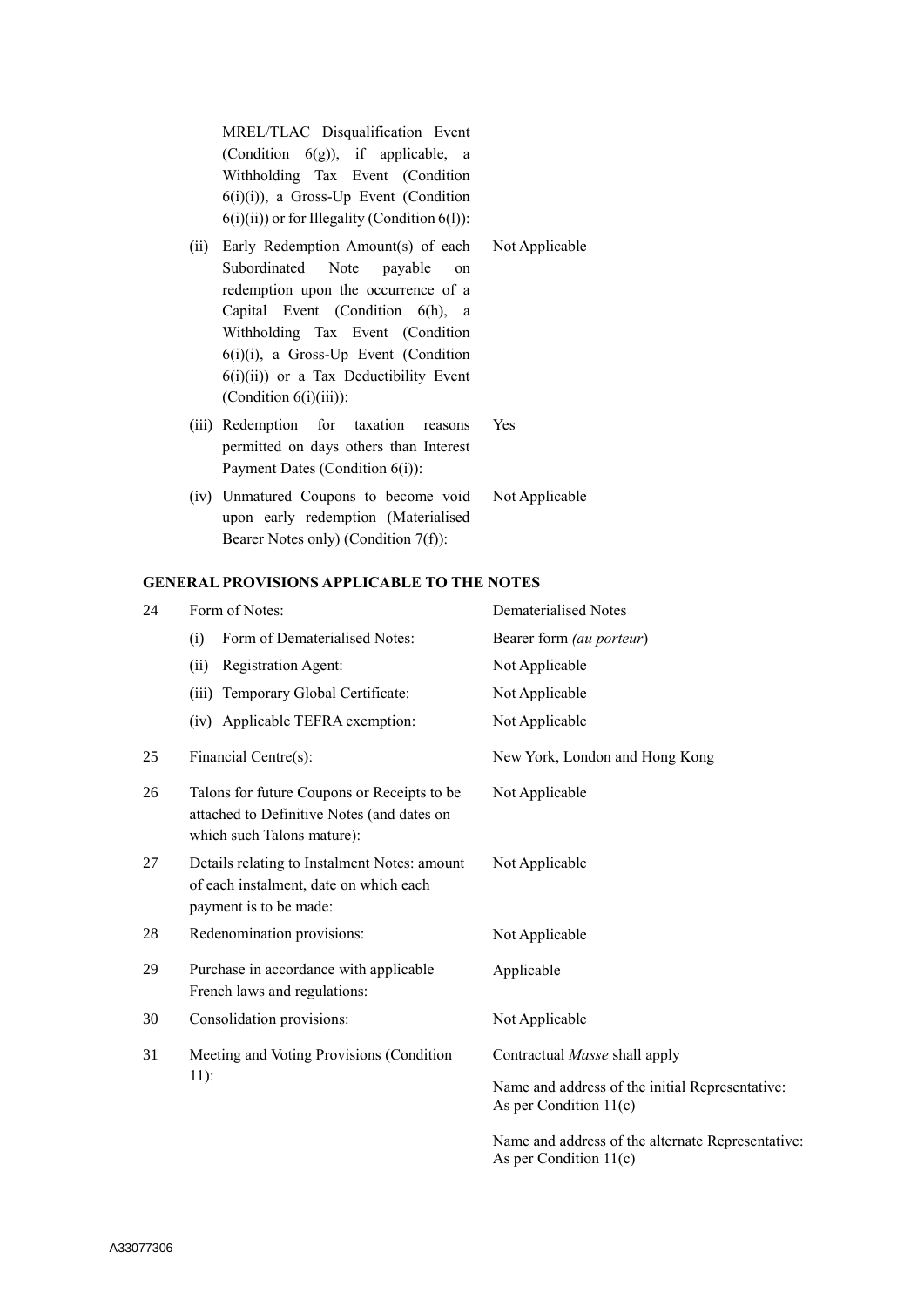The Representative will receive a remuneration of EUR 2,000 (excluding VAT) per year so long as any of the Notes remains outstanding.

# **RESPONSIBILITY**

The Issuer accepts responsibility for the information contained in these Final Terms.

Signed on behalf of BPCE

Duly represented by:

Roland CHARBONNEL, *Directeur des Emissions et de la Communication Financière*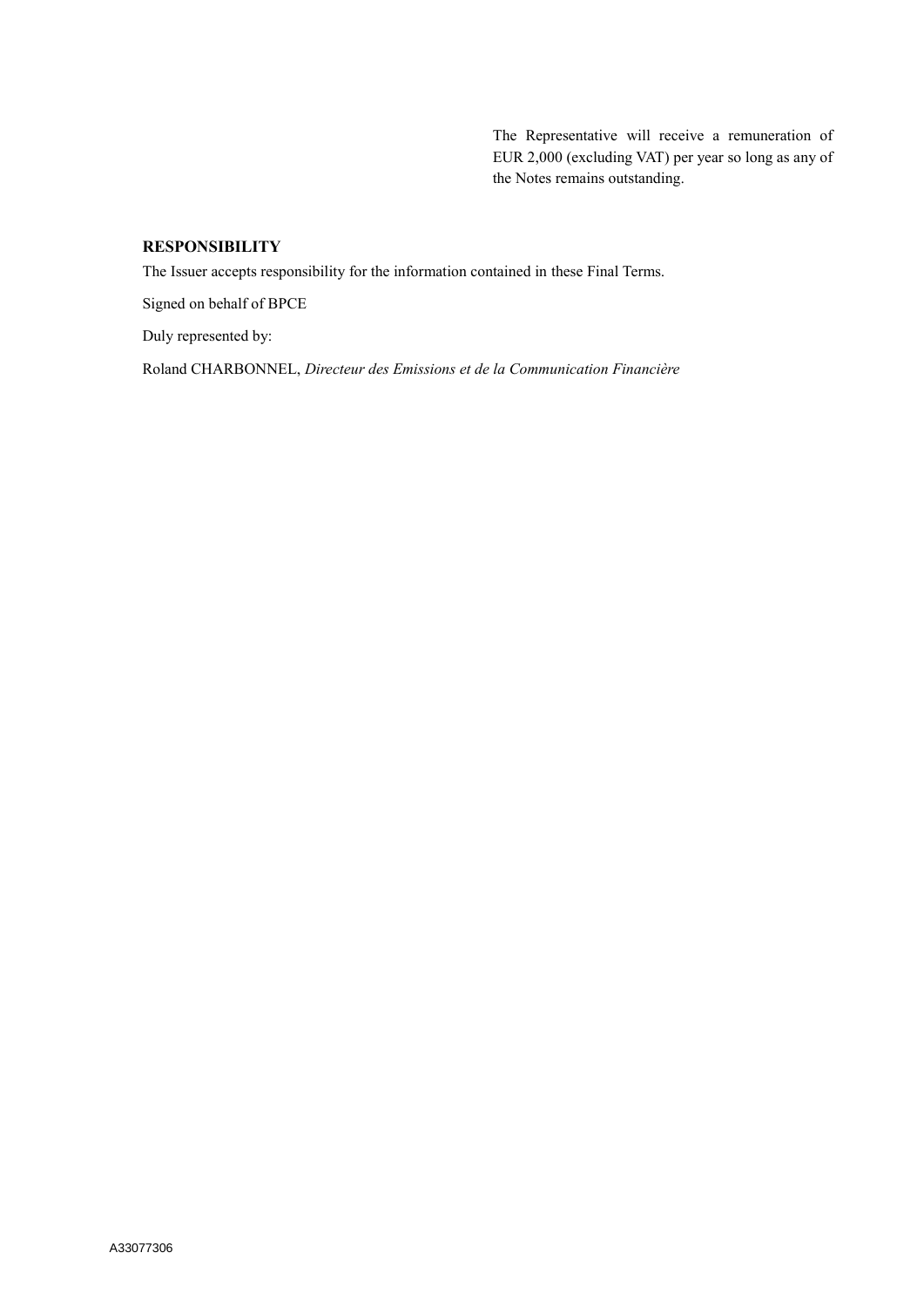## **PART B – OTHER INFORMATION**

## **1 LISTING AND ADMISSION TO TRADING**

| 3 | INTERESTS OF NATURAL AND LEGAL PERSONS INVOLVED IN THE ISSUE |                                                                |                                                                                                                                                                        |
|---|--------------------------------------------------------------|----------------------------------------------------------------|------------------------------------------------------------------------------------------------------------------------------------------------------------------------|
|   | Ratings:                                                     |                                                                | Not Applicable                                                                                                                                                         |
| 2 | <b>RATINGS</b>                                               |                                                                |                                                                                                                                                                        |
|   | (i)                                                          | Estimate of total expenses related to<br>admission to trading: | EUR 4,900                                                                                                                                                              |
|   | (i)                                                          | Listing and Admission to trading                               | Application has been made by the Issuer (or on its<br>behalf) for the Notes to be listed and admitted to trading<br>on Euronext Paris with effect from the Issue Date. |

Save as discussed in "Subscription and Sale", so far as the Issuer is aware, no person involved in the offer of the Notes has an interest material to the offer.

## **4 YIELD**

|   | Indication of yield:                                                                                         | 3.40 per cent. per annum                                                                                               |  |
|---|--------------------------------------------------------------------------------------------------------------|------------------------------------------------------------------------------------------------------------------------|--|
|   |                                                                                                              | The yield is calculated at the Issue Date on the basis of<br>the Issue Price. It is not an indication of future yield. |  |
| 5 | <b>OPERATIONAL INFORMATION</b>                                                                               |                                                                                                                        |  |
|   | ISIN:                                                                                                        | FR0013534492                                                                                                           |  |
|   | Common Code:                                                                                                 | 223084729                                                                                                              |  |
|   | Depositaries:                                                                                                |                                                                                                                        |  |
|   | Euroclear France to act as Central<br>(i)<br>Depositary:                                                     | Yes                                                                                                                    |  |
|   | Common Depositary for Euroclear and<br>(ii)<br>Clearstream:                                                  | No                                                                                                                     |  |
|   | Any clearing system(s) other than Euroclear<br>and Clearstream and the relevant<br>identification number(s): | Not Applicable                                                                                                         |  |
|   | Delivery:                                                                                                    | Delivery free of payment                                                                                               |  |
|   | Names and addresses of additional Paying<br>Agent $(s)$ (if any):                                            | Not Applicable                                                                                                         |  |
| 6 | <b>DISTRIBUTION</b>                                                                                          |                                                                                                                        |  |
|   | Method of distribution:<br>(i)<br>If syndicated:<br>(ii)                                                     | Non-syndicated                                                                                                         |  |
|   | Names of Managers:<br>(a)                                                                                    | Not Applicable                                                                                                         |  |
|   | Stabilising Manager(s) if any:<br>(b)                                                                        | Not Applicable                                                                                                         |  |
|   | (iii) If non-syndicated, name and address of<br>Dealer:                                                      | Crédit Agricole Corporate and Investment Bank<br>12, place des Etats-Unis CS 70052 - 92547 Montrouge<br>Cedex          |  |
|   | (iv) Prohibition of Sales to EEA Retail<br>Investors:                                                        | Not Applicable                                                                                                         |  |